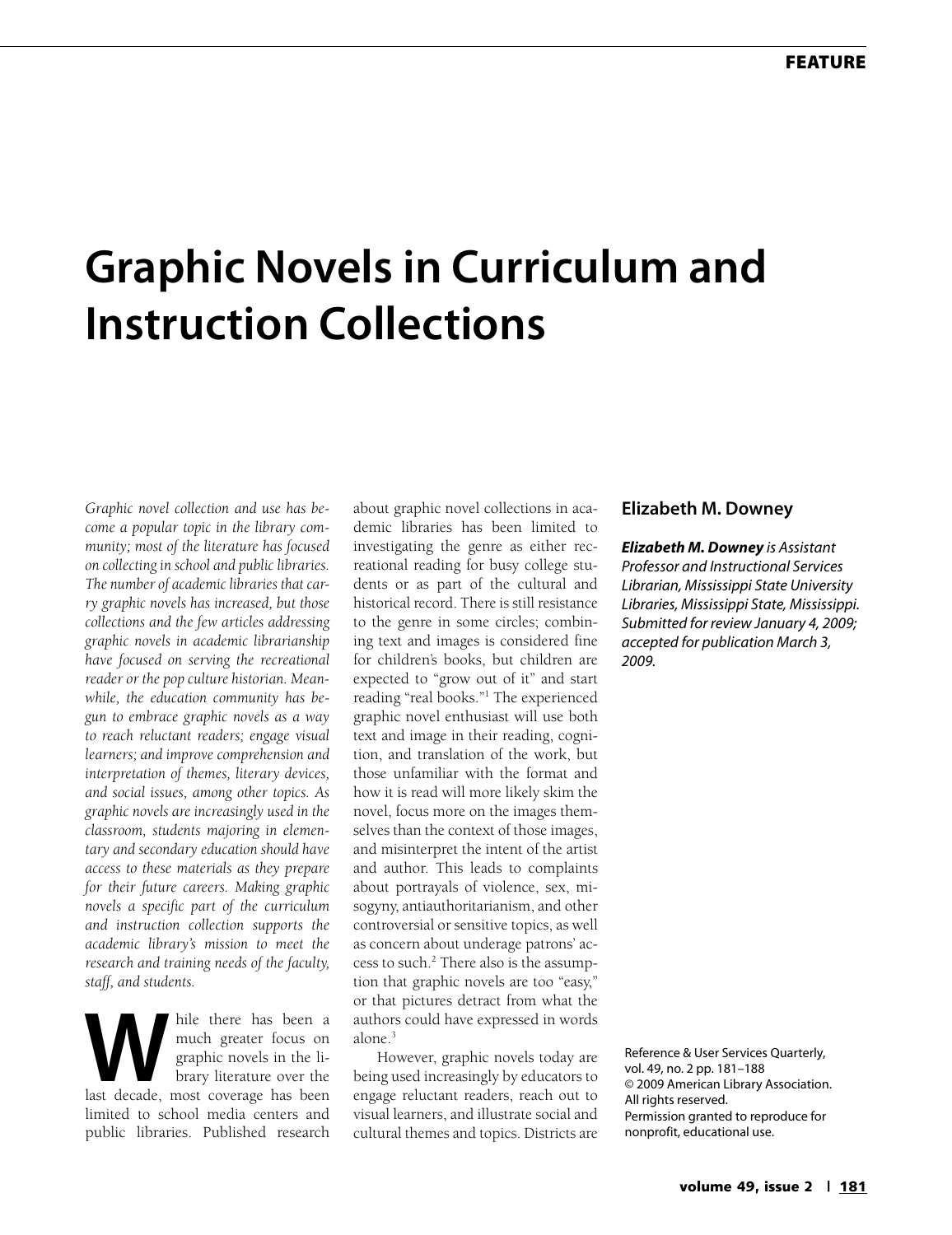now seeing the benefits of these tools: The New York City Department of Education began promoting and supporting graphic novel use in their classrooms in spring 2008 by training hundreds of the city's school media specialists. The in-service sessions focused on selection, lesson plans, and graphic novels as a tool to draw students to the library.4 Part of the academic library's mission is to provide materials and resources for future educators. Academic libraries should carry graphic novels in their collections for pleasure reading by students and faculty, to serve as examples of modern art and graphic design, and for historical value; but they also should be included in subjectspecific curriculum and instruction collections for education majors preparing for practicum and developing lesson plans.

#### **Literature Review**

A review of the library and information science literature indicates that not much has been published in regards to graphic novels in academic libraries outside of the occasional book review or highlight of a special collection. There are a few notable exceptions: O'English, Matthews, and Lindsay provide an overview that covers several subtopics and issues, including graphic novels as literature, their increasing popularity in libraries, endorsement of the format as pleasure reading for students and faculty, collection development, cataloging and classification, and promotion and outreach in academia. There is one section devoted to outreach to preservice teachers, which encourages marketing the format to education departments and colleges. It states that graphic novels appeal to the visually literate and the reluctant reader, and are useful in illustrating story structure in writing exercises.<sup>5</sup>

A short piece published in *Indiana Libraries* describes a collaborative research project between Avon (Ind.) High School's library media specialist Robyn Young and the library school at Indiana University–Indianapolis. Young wanted to see if reading graphic novels improved "overall academic achievement and reading comprehension," which might lead to higher overall scores on the Indiana Statewide Testing for Educational Progress (ISTEP), the statewide standardized exit exam.6 She teamed with a faculty member from her former SLIS program to conduct a study with special education students. While the article is not about collections in an academic library, it does illustrate the value of partnerships between the academic and school library community.

More recently, Williams and Peterson conduct-

ed a content analysis, examining the collections of academic institutions that supported National Council for Accreditation of Teacher Education and American Library Association–accredited programs. The authors checked for works appearing in the 2007 and 2008 "Great Graphic Novels for Teens" list released annually by the Young Adult Library Services Association (YALSA). They also looked for variations in the collections by geography, collection size, and Carnegie institution classification. Their study showed that larger institutions on average held more graphic novels on the YALSA lists and that graphic novels were more likely to be in the holdings of doctoral and research universities, schools with library science programs, or institutions located in the western United States. However, it also revealed that a considerable number of institutions supporting library science or education programs aren't actively collecting graphic novels for teens. While the parameters of the study did not include older titles not appearing on the YALSA lists, the results illustrate the need for those libraries to evaluate their current holdings.7

Most of the library literature that addresses graphic novels appears in journals whose primary audience is school media center, young adult, and children's services librarians. An additional assessment of the primary and secondary education and curriculum literature produced many more results dealing with the use of graphic novels in K–12 classrooms. In these articles, some distinct themes came to the surface: the concept of "visual literacy," the use of graphic novels in reading comprehension, the graphic novel as a comparative tool paired with traditional texts, and the graphic novel as a lens to examine topics of conflict, culture, and prejudice. Many examples of these themes, including specific descriptions of how graphic novels have been utilized in lesson planning, are detailed further in this article.

## **Why Graphic Novels in Curriculum?**

There are several arguments for introducing graphic novels into the classroom. Teachers can use them as stand-alone texts or as part of a larger curriculum by connecting the themes and ideas in graphic novels to bigger topics and making those connections more effective.8 The graphic novel itself has educational value as a pop culture medium. Schwarz writes, "In any subject area, studying a graphic novel can bring media literacy into the curriculum as students examine the medium itself. Students can explore such questions as how color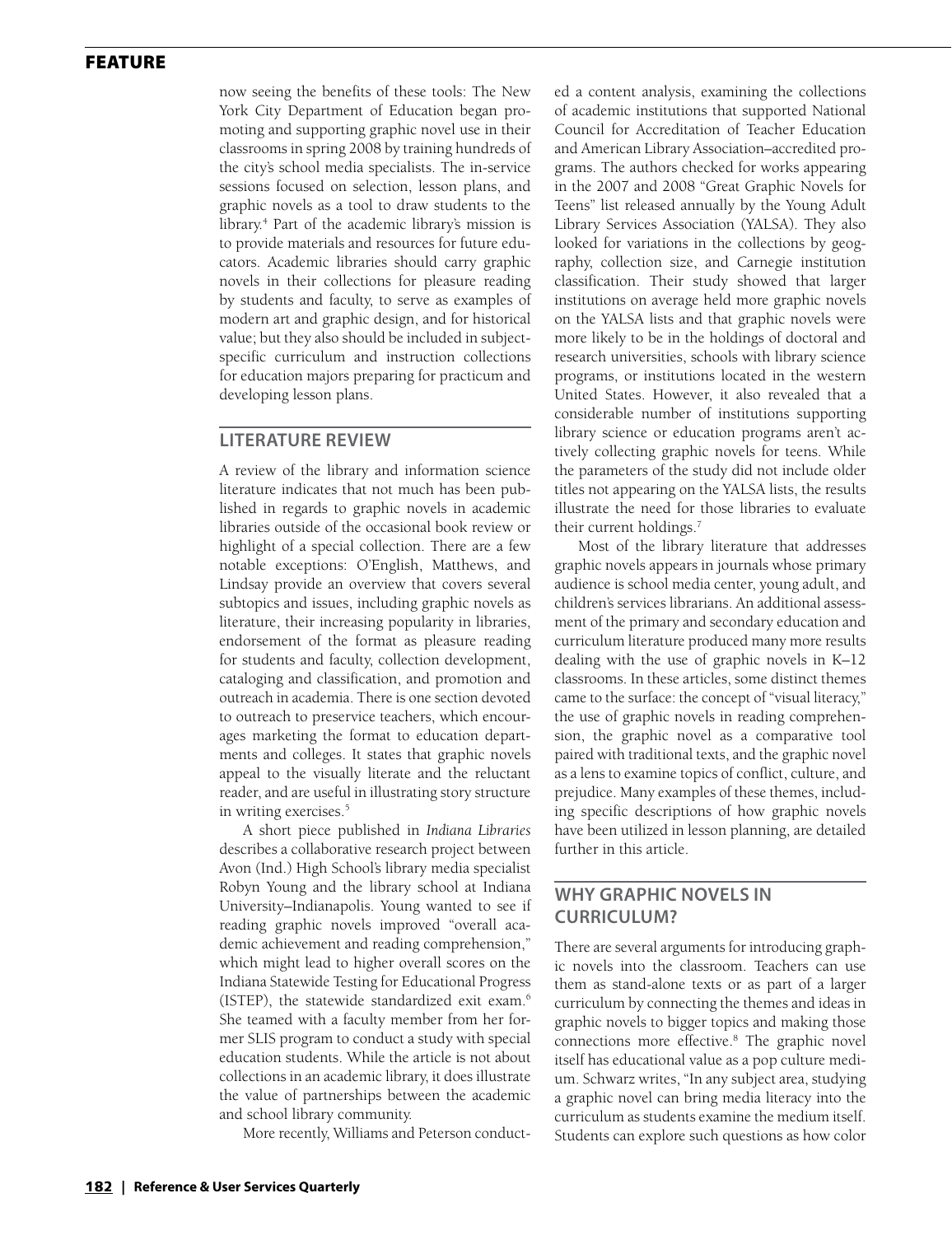#### Graphic Novels in Curriculum and Instruction Collections

affects emotions, how pictures can stereotype people, how angles of viewing affect perception, and how realism or the lack of it plays into the message of a work."9 In a broader sense, writes Allender, "popular culture has affective and academic value. It should be used in a variety of ways as one would use texts generally in a constructivist, cultural studies classroom concerned with student achievement and transformative learning."10 More specifically, graphic novels are useful tools in classrooms where students are primarily visual learners. They illustrate cognitive and literary concepts resulting in stronger comprehension of the materials. They also have a social use, introducing students to diverse peoples and cultures they might otherwise not encounter. Ultimately, the main goal is to grow a literate populace by using inventive methods to promote a lifetime reading habit.<sup>11</sup>

Today's students have had a childhood filled with the rapid pace and visual stimulation of television and video games, and they therefore seek the same characteristics in their reading materials: a scaled-down approach featuring short narratives and graphic indicators.12 Educators are adapting to this new reality: Laura Mullen, an English professor at Louisiana State University, was quoted in the campus newspaper as saying "We're all of the Internet now. . . . we never get a word without an image going with it, so in fact I think this is the direction of our future reading comprehension. It will include both visual literacy and verbal literacy."13 In addition to this excess of images and graphics within the media in young people's lives, standardized tests include visual elements as part of assessment. Some students simply are not capable of conjuring images in their mind from reading the text and therefore are dependent on visual cues; graphic novels provide images that help the students interpret the text as well as denote particular thematic connotations, purposes, or ideas.<sup>14</sup> To take this idea further, Thompson writes that one of the chief rewards of using these books is how the images actually model the visualization most text-based learners do while reading; they "work interdependently with the text and offer a symbiotic example of what good readers do to create mental images as they read."15 Leckbee adds that the graphic novel is a distinctive tool teachers can use to spark interest in learning and facilitate functional literacy.16 Gretchen Schwarz has written extensively on the topic and calls the genre "a new medium for literacy that acknowledges the impact of visuals."17

Beyond simply offering an option to visual learners, all students may benefit from the effect reading graphic novels has on comprehension

skills. When Will Eisner, thought of in the comic world as the father of the graphic novel, invented the term "sequential art" to describe comic books, the implication was that "the perception of sequential art requires more complex cognitive skills than the reading of text alone."18 To that end Lyga and Lyga argue that of the seven multiple intelligences identified by Harvard psychologist Howard Gardner, three of them (linguistic, spatial, and interpersonal) can benefit from the use of graphic novels.19 The most recent "best practices" in literacy acknowledge the value of reading in a wide variety of styles and levels on comprehension.<sup>20</sup> Graphic novels are also helpful in examining literary elements such as plot, scenery, character, premise, conflict, as well as devices such as simile, metaphor, and exaggeration. They can be used to develop deductive reasoning abilities, an advanced thinking level according to Bloom's taxonomy.21 They also are perceived as less threatening by overwhelmed students, and the pictures can help them grasp the meaning of the content, learn new vocabulary words, advance the narrative, and be more motivated to read.<sup>22</sup> The novels can illustrate sequencing, placement, and timing of dialogue; they also may introduce students to new subjects, leading them to seek out other similarly themed nonpicture books on the same topic.<sup>23</sup> In the same vein, graphic novel versions of famous literary works may spur students to seek out the original prose version.<sup>24</sup>

In addition to the technical aspects of learning that can be enhanced by the use of graphic novels in the classroom, broader social lessons can be illustrated. Graphic novels and comics are often a reflection of the creator's culture and upbringing. Traditional storytelling elements are not lost within these novels, but improved by the moral foundation and unique viewpoint of the artist. In numerous cases, students find a personal connection they otherwise may not find in a traditional text.<sup>25</sup> Graphic novels grab the attention of students by staying on the cutting edge and often reflect current events and societal changes before other forms of media can. For instance, within a month after the events of September 11, Marvel Comics announced that it would release a commemorative magazine titled *Heroes*, and that all of the proceeds would benefit the families of fallen firefighters.<sup>26</sup> Graphic novels put forward different opinions and notions of society, history, traditions, and life in a more straightforward manner and give minority viewpoints a voice.<sup>27</sup> They also can assist in filling disparities in academic achievement between different races, ages, and genders.<sup>28</sup> Graphic novels also may serve as models for the realistic use of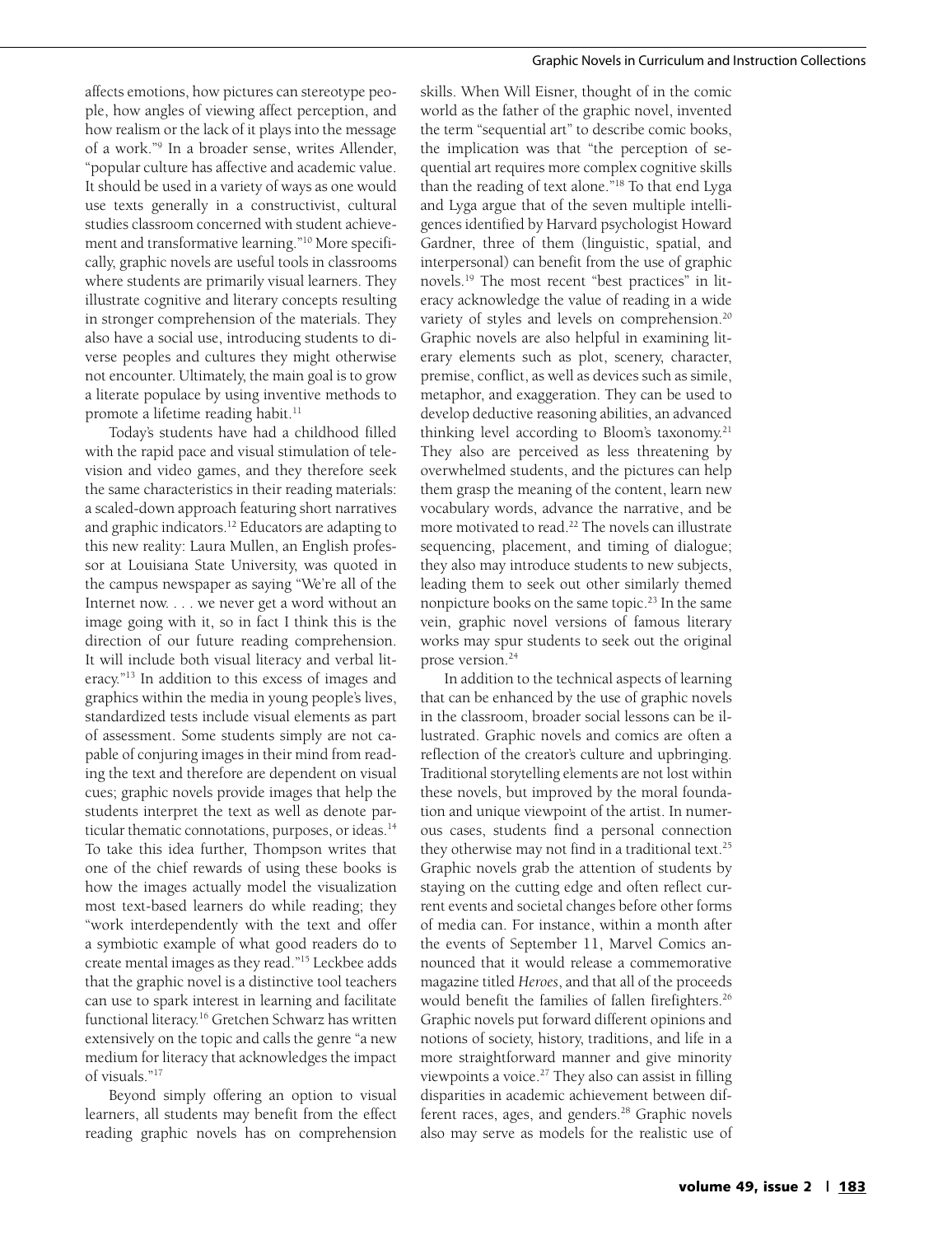colloquial phrases and slang terms for new learners of English.29

#### **Examples of Use**

There are numerous examples of graphic novels being used in middle and high school curricula. Leckbee uses the Art Spiegelman graphic novel *Maus* as part of a unit she teaches on the Holocaust in her English classes at Akins High School in Austin, Texas. The students are given a "brochure assignment" where they are asked to put themselves in the shoes of one of the characters; they are to follow that character, draw comparisons and similarities to their own lives, and write diary entries for that character that are based on events in the book. The purpose of this assignment is to bring the Holocaust experience closer to the student.<sup>30</sup> She also teaches a section on compassion using the graphic novel *Family Matter* written by Will Eisner paired with John Steinbeck's novel *Of Mice and Men*, and she uses traditional superhero comics to illustrate the Hero Cycle and demonstrate the concepts of genre and subgenre. Leckbee points out that graphic novels present opportunities to examine different types of reading. For example, the Japanese style known as Manga is read from bottom right to upper left, the exact opposite of traditional English panel comics. She gave her students a "multiple intelligences project" to carry out on a graphic novel of their choosing; the students could then consider how they are written, the artistic method, and the author's aim.31

Frey and Fisher documented their experiences using graphic novels as well as other popular media while teaching a ninth-grade writing course in a primarily urban setting. They began by using Will Eisner's work *New York: The Big City* as a group reading, showing visual storytelling techniques and coming up with descriptors while discussing the work. The students were then told to write the story *they* saw, resulting in many interpretations and responses.<sup>32</sup> Encouraged, they continued this method of instruction with more graphic novel excerpts, teaching ways to indicate speech, convey "shades of meaning," and effectively express several ideas within just a couple of sentences.<sup>33</sup> This method of "scaffolding" writing projects was useful in giving the students opportunities to hone their writing craft leading up to their ending project, an original illustrated narrative using original art and photographs they took themselves.34

Carter recounts teaching *Ultimate Spider-Man Volume 1: Power and Responsibility* to middle school, high school, and college students, and how it serves as a metaphor for the onset of adolescence, leading to lengthy discussions at all class levels.<sup>35</sup> He also discusses the use of *Maus*, specifically how other teachers have drawn on its themes in different subject areas.<sup>36</sup> He notes that Barbara Brown used panels that discussed and portrayed racism to facilitate an analysis of race relations in William Faulkner's *Light in August* and in the students' day to day lives.<sup>37</sup> Andrea Freud Loewenstein used *Maus* to explain hostility between the African Caribbean and Lubavitcher Jewish communities in the Brooklyn neighborhood of Crown Heights.<sup>38</sup> In addition to teaching in the K–12 system, Carter also is a college instructor in English education. He has used graphic novels in the context of vocabulary, composition, and comprehension for younger students, and he imparts those lessons to his licensure students—altering their notions and definitions of literacy—and teaches them how to use graphic novels in the classroom.<sup>39</sup>

Carter recommends three approaches for English teachers who want to incorporate graphic novels into their classes. One is the cross-curricular approach, pairing with a history or social studies class and using titles that discuss political or social issues.40 Another approach is the use of graphic novels to complement traditional texts to enhance comprehension and analysis—one could link Nathaniel Hawthorne's *The Scarlet Letter* with Katherine Arnoldi's *The Amazing True Story of a Single Teenage Mom*; or assign Ralph Ellison's *Invisible Man* with the comic *Truth: Red, White and Black*, a reimagining of the Captain America saga where the formula that made Steve Roger into a superhero was first tested on African American soldiers and that the first captain was a black man. $41$  The third approach is to use "contact zone theory"; in this, teachers and students are asked to look at current events and controversial topics from a variety of viewpoints and belief systems and then engage in a discussion utilizing those views; Carter has used novels by Alan Moore to discuss terrorism and September 11, and Chris Ware to explore the concept of family.<sup>42</sup>

Ian Carlson uses comics in his Advanced Placement English classes. He begins his graphic novels sections by first showing them an image from a graphic novel outside the context of the novel itself, and asks the students their observations. The questions he posits are comparable to those used in traditional literary analysis, and once the students make that connection, they are given the full graphic novel (or passage) from which the image was taken, which leads to further discussion and analysis.<sup>43</sup>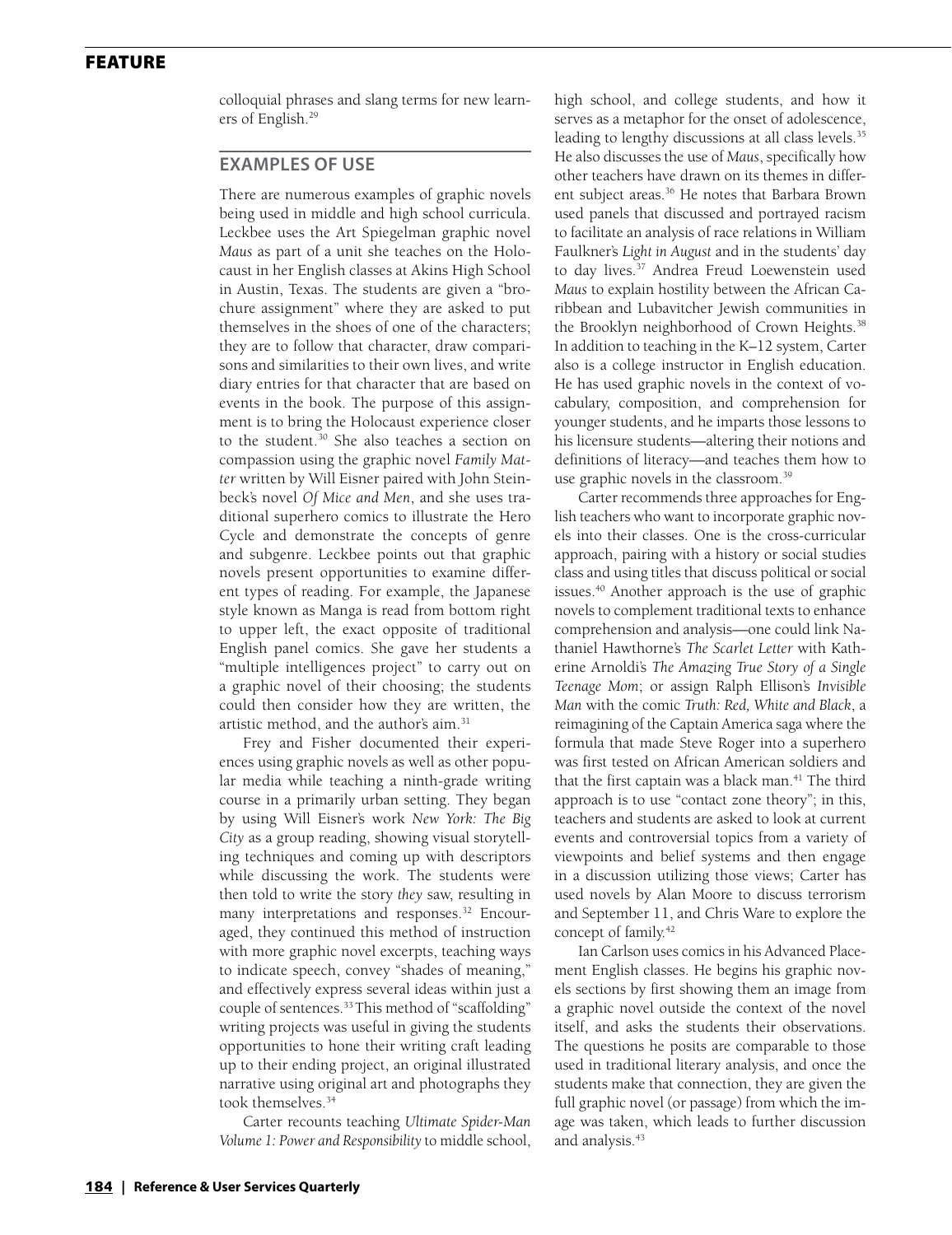The use of graphic novels is not limited to English writing and literature courses. Crawford recommends graphic novels as supplemental reading to help meet social studies standards: "A central purpose of social studies is to promote civic competence and provide young people with the necessary skills and knowledge to become informed citizens."44 The National Council of Social Studies (NCSS) developed a set of standards for teachers to meet that purpose—they are ten themed multidisciplinary subjects that include social sciences, humanities, and hard sciences. Two of those NCSS standards are "Individual Development and Identity" and "Power, Authority and Governance."45 Crawford suggests titles that aim for those standards, including novels dealing with war, bigotry, homophobia, HIV, anti-Semitism, and identity issues.<sup>46</sup>

The idea of using graphic novels within curriculum also is expanding beyond the K–12 community. Universities are adopting graphic novels in different ways, from summer reading programs to composition courses. In March 2008, Louisiana State University announced that their Summer Reading Program selection, a suggested book for incoming freshmen in addition to other students, faculty, and staff, would be a graphic novel. Marjane Satrapi's *The Complete Persepolis*, an autobiography about the author's childhood in Iran after the 1979 Islamic revolution, was chosen by a committee of more than twenty faculty and students. A faculty member said that one intention of choosing a graphic novel was precisely because it was different, and that "that's part of reading in college and learning to read different texts."<sup>47</sup>

In addition to anecdotal evidence of the success of using graphic novels in the classroom, scientific data is supporting the value in using the format. Research studies have been conducted to determine the effectiveness of graphic novels' use: Young's study of test scores and graphic novels previously discussed is just one example.<sup>48</sup> Mallia conducted experiments to determine if "comics could be a cognitive tool as effective as text and illustrated text" by making three different renderings of the same story: a version with only text, one with a few illustrations to complement the text, and one in a traditional paneled comic style.<sup>49</sup> Thirty students each were given the text-only, textwith-illustration, or comic versions and then asked a series of questions to test their recall, retention, and comprehension of the story; the data analyzed showed no significant difference in the test scores and that the comic version was just as effective in conveying the story as the two more traditional versions.<sup>50</sup>

### **Collection Development**

Selection criteria for a graphic novel collection geared toward supporting curriculum and instruction programs will be somewhat different from the criteria used for a collection for recreational or special collections/historical use. Materials in an educational collection will be used to familiarize student teachers with graphic novels as either required or supplemental reading and for constructing lesson plans. For starters, collection development librarians should read the K–12 education literature, specifically looking for lesson plans based on graphic novels, and learn not only what graphic novel titles are being utilized in the classroom, but how they are being utilized. In addition to graphic novels themselves, supplemental materials such as books and websites containing specific lesson plans or traditional texts that pair well with graphic books should be considered.

Michael Lavin, in a 1998 *Serials Review* article, offered ten basic rules for collection development librarians to consider when selecting graphic novels for a collection. These rules were broad and geared toward general collections, but some of his criteria (such as suitability, age level, genre, and awards received) can specifically be tailored for curriculum and instruction collections.51 Lavin's suggestions can be combined with those from Lyga and Lyga—they also list grade, reading level, age appropriateness, and suitability as key guidelines in selecting titles.<sup>52</sup> Many graphic novels are geared toward students in middle and high school, and certain concepts or plot points that aren't considered explicit in the written word, may seem more so when illustrated.<sup>53</sup> H.W. Wilson's Graphic Novels Core Collection database includes notations in the abstracts indicating appropriateness for certain ages and the presence of adult language, violence, and sexual themes or images.<sup>54</sup> The quality of the graphic novel also is an important trait to consider—both writing and artistic quality should be examined, and reputation of the author or illustrator and awards also may be factors.<sup>55</sup> Subject matter and curricular connections in particular are of extreme importance to a curriculum and instruction collection.<sup>56</sup> Consider the popularity of the title in question in lesson plans and school media centers.

Some appropriate selection tools are specifically recommended to educators. Daniel Barron, in a 1991 article, suggests materials to teachers who want to incorporate comics into their lesson plans, such as articles on the use of comics and graphic novels in teaching reading comprehension, cultural criticism, and promotion of nongraphic ma-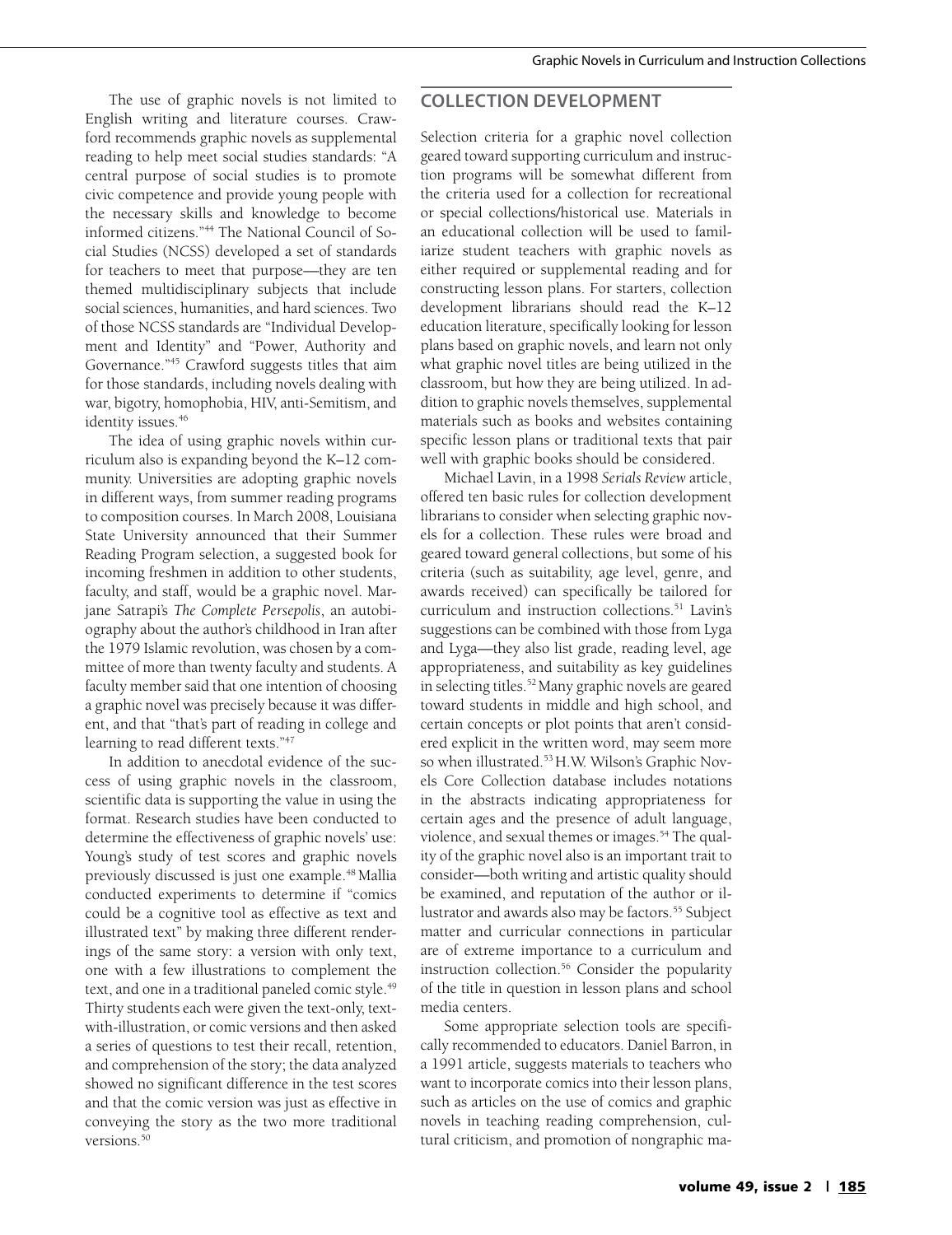terials. Many of these materials are very relevant today.57 He also recommends Jim Thomas's *Cartoons and Comics in the Classroom: A Reference for Teachers and Librarians,* which includes techniques to further cultural, informational, and functional literacy and creative thinking in subjects such as "economics, Latin and French, science, writing, art, and history," and ways that comics can be used to teach special-needs students.<sup>58</sup>

There are many tools available on the Web and through paid subscription databases to assist in selecting graphic novel titles. H.W. Wilson offers its Graphic Novels Core Collection subscription database to public libraries, colleges, universities, and school media centers. It includes approximately two thousand suggested titles with brief descriptions, annotations, partial reviews, awards, and images, and the entries are searchable "by author, title, subject, genre and grade [or reading] level."59 Graphic Novels Core Collection was named one of the "10 Best Digital Resources" by School Library Journal in 2008.<sup>60</sup> Reviews of graphic novel titles also are available in publications such as *School Library Journal*, *Publisher's Weekly*, *Library Journal*, and *Teacher Librarian—*these and other titles are indexed in H.W. Wilson's Library Literature and Information Science Full Text and EBSCO's Library, Information Science and Technology Abstracts (LISTA).<sup>61</sup> Articles recommending both print and online resources also are plentiful in the literature.<sup>62</sup>

Several free resources are available online to aid in the selection of graphic novels and supporting materials, including research and subject guides from university library webpages. These guides include recommended review sites, discussion lists, publishers, and bibliographies.<sup>63</sup> The discussion list GNLIB: Graphic Novels in Libraries, is a good way to stay current with graphic novels news and network with other librarians who use them.<sup>64</sup> A curriculum and instruction collection that includes graphic novels also should contain supplemental materials, including reference books. Lesson plans are included in Lyga and Lyga's *Graphic Novels in Your Media Center: A Definitive Guide*, and a few sample lesson plans can be found in education journals such as *Knowledge Quest*, *English Journal*, the *Journal of Basic Writing*, and *Instructor*. Carter, however, says there is a "dearth of essays on specific graphic novel titles in . . . journals" and that "more teachers and scholars need to publish lesson plans and articles on their experiences with these books and recommend other acceptable titles as they try them."65

When it comes to sources for purchasing graphic novels, much of the literature offerings in the past suggested going to local comic book specialty stores and comic publishers; however, now vendors such as Baker and Taylor, Brodart, and Ingram include graphic novels in their offerings and may even be able to provide MARC records for cataloging and access.<sup>66</sup> Academic vendors like Blackwell and YBP also are feeling increasing demand for graphic novels from their academic clients (YBP customers can go through Baker and Taylor).<sup>67</sup> Blackwell reports that it can create approval profiles for graphic novels from its own subject code or Library of Congress Code Z692.67; there are currently no selection lists based on award winners (the Eisners, Harveys, Ignatzs, etc.) or YALSA's Great Graphic Novels for Teens list.<sup>68</sup> But those award and recommendation lists can serve as practical selection tools when ordering. Diamond Comic Distributors works with book vendors and sells directly to school libraries, maintaining a website specific to schools (http:// bookshelf.diamondcomics.com) that, in addition to ordering information, contains reviews and lesson plans for educators.<sup>69</sup>

### **Conclusion**

Graphic novels have become mainstream and are gaining increasing acceptance in the academy. In the last twenty years the literature in support of graphic novels in academic collections has grown, and the reasoning behind such collections has become more complex. What was once disregarded as a lower form of literature has evolved into pop culture artifact, then into a tool to lure the reluctant reader, and now a medium to increase literacy, comprehension, knowledge, and creative thinking. Perhaps the realization that there are different ways of learning has contributed to this rethinking of the graphic novel. As the literature shows, more teachers are discovering graphic novels and incorporating them into their lessons. Someday graphic novels may be included in state textbook plans and curriculum standards. As school districts, educators, and school librarians promote the use of graphic novels as part of the K–12 curriculum, academic libraries need to be adding graphic novels and supporting reference materials specifically to their curriculum and instruction collections as well as provide outreach, collaboration, and instruction opportunities to provide for the training of future educators.

#### **References**

- **1.** Scott McCloud, *Understanding Comics: The Invisible Art*  (New York: HarperPerennial, 1994): 139–40.
- **2.** Francesca Goldsmith, *Graphic Novels Now: Building,*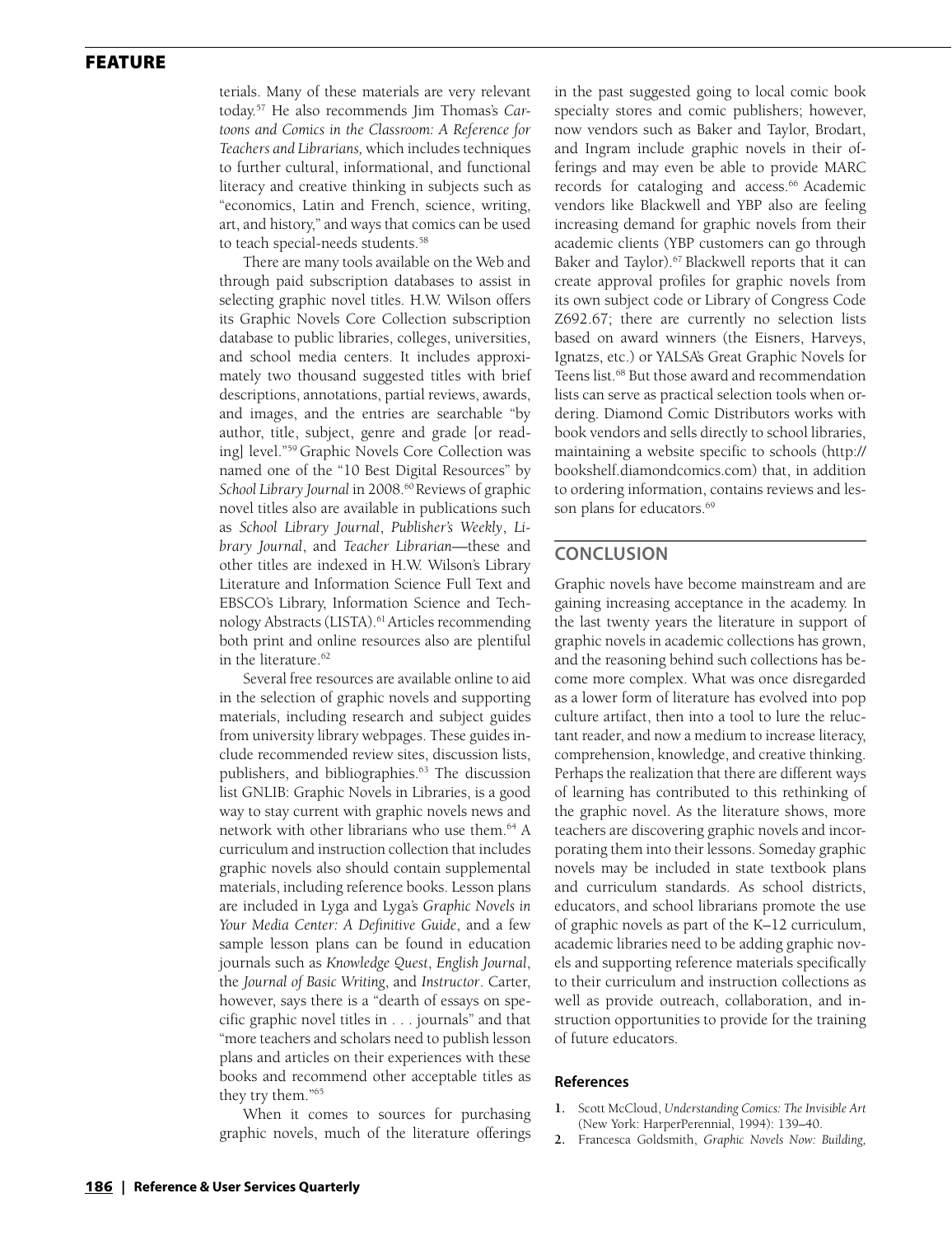#### Graphic Novels in Curriculum and Instruction Collections

*Managing, and Marketing a Dynamic Collection* (Chicago: ALA, 2005): 86.

- **3.** Jodi Leckbee, "I Got Graphic! Using Visual Literature Works!" *Young Adult Library Services* 3, no. 4 (Summer 2005): 30.
- **4.** "Cred for Comics," *School Library Journal* 54 no. 6 (Jun. 2008): 16.
- **5.** Lorena O'English, J. Gregory Matthews, and Elizabeth Blakesley Lindsay, "Graphic Novels in Academic Libraries: From *Maus* to Manga and Beyond," *Journal of Academic Librarianship* 32, no. 2 (Mar. 2006): 179.
- **6.** Robyn Young, "A Collaborative Effort: Importance of the Relationship Between School Libraries and The University," *Indiana Libraries* 25, no. 3 (2006): 16.
- **7.** Virginia Kay Williams and Damen V. Peterson, "Graphic Novels in Libraries Supporting Teacher Education and Librarianship Programs," *Library Resources and Technical Services* 53 no. 3 (July 2009): 166–73.
- **8.** Allison A. W. Lyga and Barry Lyga, *Graphic Novels in Your Media Center: A Definitive Guide* (Westport, Conn.: Libraries Unlimited, 2004): 11.
- **9.** Gretchen E. Schwarz, "Graphic Novels for Multiple Literacies," *Journal of Adolescent & Adult Literacy* 46, no. 3 (Nov. 2002): 263.
- **10.** Dale Allender, "Popular Culture in the Classroom," *English Journal* 93 no. 3 (Jan. 2004): 13.
- **11.** Mary Jane Heaney, "Graphic Novels: A Sure Bet for Your Library," *Collection Building* 26 no. 3 (2007): 72.
- **12.** Katherine T. Bucher and M. Lee Manning, "Bringing Graphic Novels into a School's Curriculum," *Clearing House* 78 no. 2 (Nov./Dec. 2004): 67.
- **13.** Angelle Barbazon, "University Selects Graphic Novel for Summer Reading," *The Daily Reveille*, Mar. 28, 2008, 4.
- **14.** Lyga and Lyga, *Graphic Novels in Your Media Center*, 3–5.
- **15.** Terry Thompson, "Embracing Reluctance When Classroom Teachers Shy Away from Graphic Books," *Library Media Connection* 25, no. 4 (Jan. 2007): 29.
- **16.** Leckbee, "I Got Graphic," 31.
- **17.** Schwarz, "Graphic Novels for Multiple Literacies," 262.
- **18.** Michael R. Lavin, "Comic Books and Graphic Novels for Libraries: What to Buy," *Serials Review* 24 no. 2 (Summer 1998): 32.
- **19.** Lyga and Lyga, *Graphic Novels in Your Media Center,* 2.
- **20.** Thompson, "Embracing Reluctance," 29.
- **21.** Heaney, "Graphic Novels," 74; Leckbee, "I Got Graphic," 30.
- **22.** Thompson, "Embracing Reluctance," 29.
- **23.** Maureen Mooney, "Graphic Novels for the Elementary School Audience," *Library Media Connection* 23 no. 4 (Jan. 2005): 20.
- **24.** Schwarz, "Graphic Novels for Multiple Literacies," 262.
- **25.** Leckbee, "I Got Graphic," 30.
- **26.** Lyga and Lyga, *Graphic Novels in Your Media Center,*  13.
- **27.** Schwarz, "Graphic Novels for Multiple Literacies," 264.
- **28.** James Bucky Carter, "Transforming English with Graphic Novels: Moving Toward Our 'Optimus Prime,'" *English Journal* 97, no. 2 (Nov. 2007): 50.
- **29.** Thompson, "Embracing Reluctance," 29.
- **30.** Leckbee, "I Got Graphic," 30–31.
- **31.** Ibid., 31.
- **32.** Nancy Frey and Douglas Fisher, "Using Graphic

Novels, Anime, and the Internet in an Urban High School," *English Journal* 93 no. 3 (Jan. 2004): 20–21.

- **33.** Ibid., 21–22.
- **34.** Ibid., 23–24.
- **35.** Carter, "Transforming English with Graphic Novels," 50.
- **36.** Ibid., 51.
- **37.** Barbara Brown, "Pairing William Faulkner's *Light in August* and Art Spiegelman's *Maus*," in *Making American Literatures in High School and College*, ed. Anne Ruggles Gere and Peter Shaheen (Urbana, IL: National Council of Teachers of English, 2001): 148–55.
- **38.** Andrea Freud Loewenstein, "Confronting Stereotypes: *Maus* in Crown Heights," *College English* 60, no. 4 (Apr. 1998): 396–420.
- **39.** Carter, "Transforming English with Graphic Novels," 49.
- **40.** Ibid., 51.
- **41.** Ibid.
- **42.** Ibid., 51–52
- **43.** Ian Carlson, "Graphic Novels in the Classroom," *School Librarians Workshop* (special supplement) 29, no. 1 (2008): 22–23.
- **44.** Phillip Crawford, "Beyond *Maus*: Using Graphic Novels to Support Social Studies Standards," *Knowledge Quest* 31, no. 4 (Mar./Apr. 2003): 41.
- **45.** National Council for the Social Studies, "Ten Thematic Strands in Social Studies," 2002, http://www .socialstudies.org/standards/strands (accessed Jan. 4, 2009).
- **46.** Crawford, "Beyond *Maus*," 41.
- **47.** Barbazon, "University Selects Graphic Novel for Summer Reading," 4.
- **48.** Young, "A Collaborative Effort," 16.
- **49.** Ġorġ Mallia, "Learning from the Sequence: The Use of Comics in Instruction," *ImageTexT: Interdisciplinary Comics Studies* 3, no. 3 (2007), www.english.ufl.edu/ imagetext/archives/v3\_3/mallia/index.shtml (accessed Apr. 28, 2008).
- **50.** Ibid.
- **51.** Lavin, "Comic Books and Graphic Novels for Libraries," 43.
- **52.** Lyga and Lyga, *Graphic Novels in Your Media Center,* 85.
- **53.** Ibid.
- **54.** Dan Firrincili, *The Wilson Core Collections,* 9 min., 15 sec.; WilsonWeb Learning Center, Adobe Captivate, www.hwwilson.com/Documentation/WilsonWeb/ training/Demos/Core/Core\_demo.htm (accessed June 30, 2009).
- **55.** Lavin, "Comic Books and Graphic Novels for Libraries," 43.
- **56.** Lyga and Lyga, *Graphic Novels in Your Media Center,* 85.
- **57.** Daniel D. Barron, "Zap! Pow! Wham!: Comics, Graphic Novels, and Education," *School Library Media Activities Monthly* 8, no. 3 (Nov. 1991): 50.
- **58.** Barron, "Zap! Pow! Wham!" 48.
- **59.** Shonda Brisco, "Are Graphic Novels Giving You a Headache?" *School Library Journal* 54, no. 3 (Mar. 2008): 93.
- **60.** Shonda Brisco, "10 Best Digital Resources," *School Library Journal* 54, no. 5 (May 2008): 54–55.
- **61.** Hollis Margaret Rudiger, "Graphic Novels: Resources," Cooperative Children's Book Center, School of Education, University of Wisconsin–Madison, www.educa tion.wisc.edu/ccbc/books/graphicnovels.asp (accessed Apr. 28, 2008).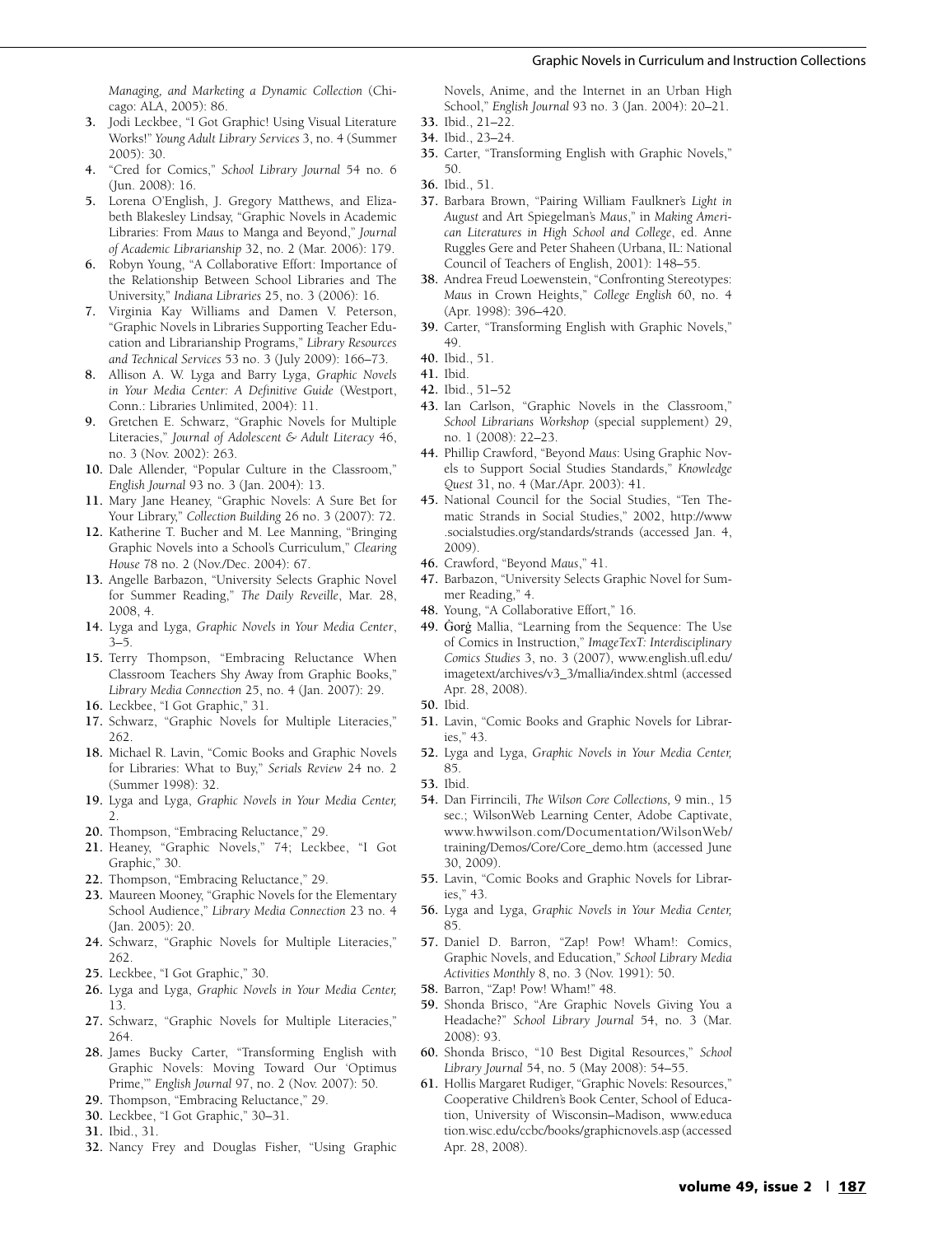- **62.** Leslie Bussert, "Comic Books and Graphic Novels: Digital Resources for an Evolving Form of Art and Literature," *College & Research Libraries News* 66, no. 2 (Feb. 2005): 103–06, 113; Anne Behler, "Getting Started with Graphic Novels: A Guide for the Beginner," *Reference & User Services Quarterly* 46, no. 2 (Winter 2006): 16–21.
- **63.** Rudiger, "Graphic Novels: Resources"; Karen Green, "Columbia University's Graphic Novels Page," Columbia University Libraries, www.columbia.edu/cu/lweb/ eguides/graphic\_novels/index.html (accessed Oct. 24, 2008); Diane Schrecker, "Graphic Novels Lib-Guide," Ashland (Ohio) University Libraries, http://lib guides.ashland.edu/content.php?pid=25787&hs=w (accessed Dec. 12, 2008).
- **64.** GNLIB: Graphic Novels In Libraries, www.angelfire .com/comics/gnlib (accessed April 28, 2008).
- **65.** Carter, "Transforming English with Graphic Novels," 50.
- **66.** Lyga and Lyga, *Graphic Novels in Your Media Center,* 104.
- **67.** "LES Collections Discussion Group," rec. Faye Christenberry, 2008 American Library Association Annual Conference, Anaheim, California, http://literatures inenglish.pbworks.com/f/Collections+Discussion+20 08+Annual+.pdf (accessed Oct. 8, 2009).
- **68.** Ryan O'Connor, e-mail message to author, July 2, 2009; Young Adult Library Services Association, "Great Graphic Novels for Teens," American Library Association, www.ala.org/yalsa/ggnt (accessed May 4, 2009).
- **69.** Lyga and Lyga, *Graphic Novels in Your Media Center,* 105; Rudiger, "Graphic Novels: Resources," 2.